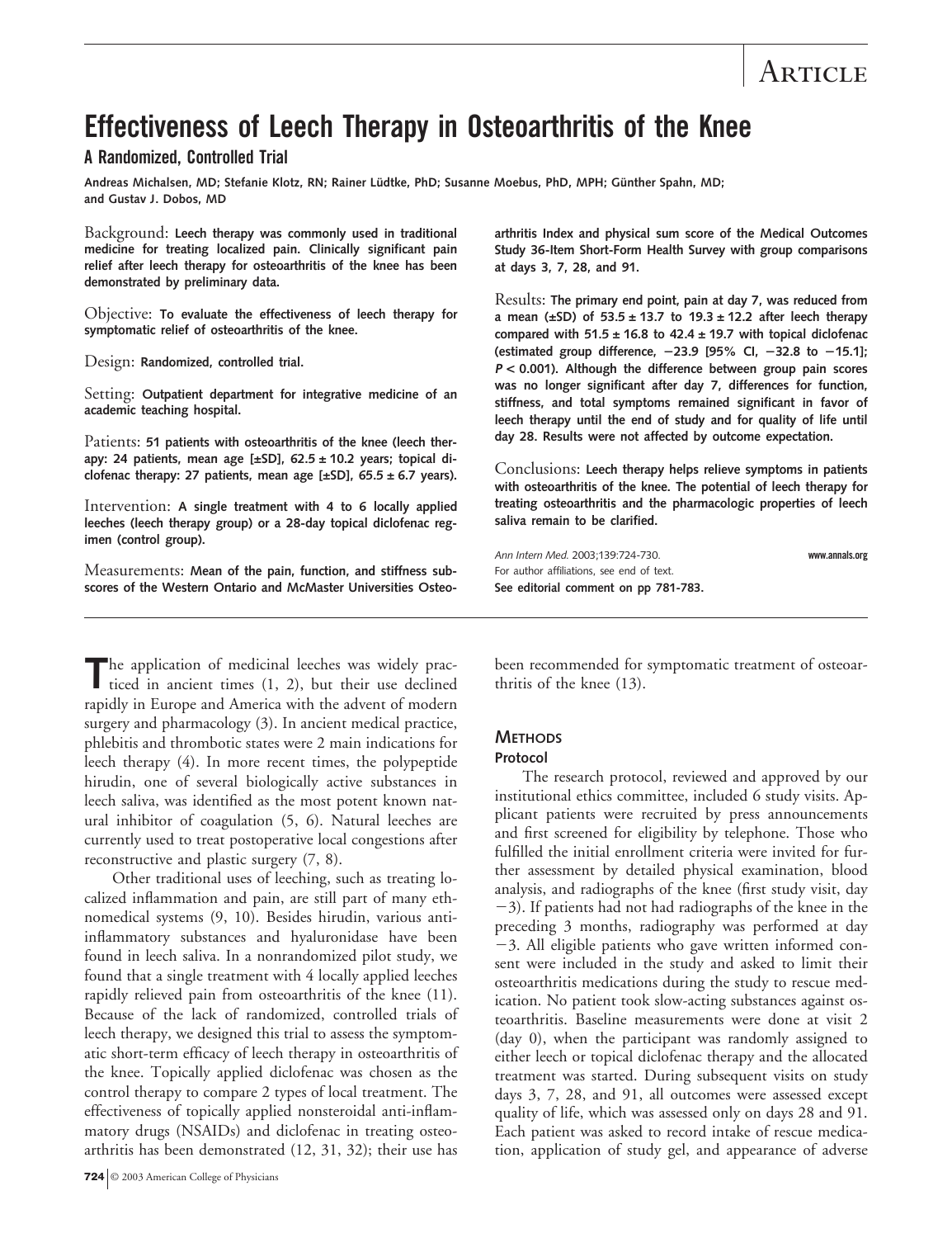effects in a medical diary. Patients were screened and recruited between January and June 2002. Patient treatments and follow-ups were completed by 1 November 2002.

### **Patients**

Patients were eligible if they were older than 40 years of age, had definite osteoarthritis of the knee as defined by the American College of Rheumatology (14) without clinical evidence of rheumatoid arthritis and systemic joint disease, and had not undergone arthroscopy or surgery of the knee or had intra-articular injections in the previous 3 months. In addition, patients were required to have a pain rating greater than 40 on 1 of the 5 pain scales of the Western Ontario and McMaster Universities Osteoarthritis Index (WOMAC) visual analogue scales (15). Exclusion criteria were current anticoagulant treatment or hemophilia, type 1 diabetes mellitus, anemia, polyneuropathy, severe articular inflammation on physical examination (excluded also by an erythrocyte sedimentation rate  $> 40$ mm/h and C-reactive protein level  $> 5$  mg/L), or other serious illnesses. Patients regularly taking rescue medication with NSAIDs or analgesics were not excluded if the mean weekly dosage and type of administration had not been altered during the preceding 3 months.

## **Randomization and Treatment Groups**

Patients were randomly allocated to the treatment groups by a nonstratified block randomization with randomly varying block lengths. Sequentially numbered envelopes containing the treatment assignments were prepared. When a patient met the inclusion criteria and consented to participation, the study physician opened the lowest numbered envelope, which determined the group of assignment.

Leech therapy was carried out as previously described and tested in our pilot study (11, 16). In summary, 4 to 6 medicinal leeches (*Hirudo medicinalis*, ZAUG GmbH, Biebertal, Germany) were applied once to the periarticular soft tissue of the affected knee, with preference to maximally painful points during examination and palpation. Leeches were left in place until they detached by themselves, after a mean of 70 minutes. The patient's knee was then bandaged, and the patient was cautioned not to be physically active for the next 12 hours. The patient returned the next day (study day 1) for a change of dressing and a repeated blood count. Control group patients were given 300 g of diclofenac gel (diclofenac–natrium 10 mg– 1 g gel, Pharmacia, Erlangen, Germany), and the proper use was demonstrated. Patients were instructed to apply the gel at least twice daily for days 0 through 28 and to discontinue application thereafter. Adherence to diclofenac gel treatment was assessed from the diaries and crosschecked by counting used gel tubes and interviewing the patients.

#### **Outcome Measures**

The primary outcome measure was change in knee pain from day 0 to 7 as derived from the mean WOMAC

#### **Context**

Osteoarthritis causes pain and disability, but conventional therapies offer limited relief for many patients. Leech saliva contains anti-inflammatory substances, and leeches showed promise as an osteoarthritis therapy in a nonrandomized study.

#### **Contribution**

This randomized trial compared a single application of 4 to 6 leeches to the affected knee with 28 days of topical diclofenac treatment. Patients with leech therapy had less pain through day 7 than those receiving diclofenac. The leech therapy group showed benefits in function, stiffness, and total arthritis symptoms through the 91 days of follow-up.

# **Cautions**

Future studies should evaluate leeches and the substances in their saliva against various conventional therapies in blinded studies with long-term follow-up.

*–The Editors*

pain score. The WOMAC is a disease-specific questionnaire addressing severity of joint pain (5 questions), limitation of physical function (17 questions), and stiffness (2 questions). Each question is assessed by a 100-mm visual analogue scale, and the aggregate WOMAC score is represented by the sum of the 24-component item scores (15). Secondary end points consisted of all other WOMAC subscores and the WOMAC total score during the study and the physical sum score of quality of life assessed by the Medical Outcomes Study 36-Item Short-Form Survey (SF-36) (17) at days 28 and 91. The SF-36 scores were standardized, taking the mean of the German population as 0 and its SD as 1. The prevalence of adverse effects and the use of oral rescue medication were monitored through the patients' diaries from days 0 to 28 and through interviews on days 28 and 91. To control for nonspecific treatment effects, outcome expectation was rated by all patients on a 5-point Likert scale ranging from 4 (expecting great pain relief) to 0 (expecting no pain relief) immediately after they had been informed of their assigned treatment. Current physical activity was evaluated by a standardized physical activity questionnaire and by calculating energy expenditure (kcal/wk) at baseline and days 28 and 91. Initially and at the end of the study, all participants completed a questionnaire that included personal data, general medical information, and queries about clinical status. Trained, unblinded research assistants collected patient-reported data, and research personnel who were unaware of study group assignments performed data entry and monitoring.

#### **Statistical Analysis**

We initially planned the trial as a sequential trial by using the triangular test with preset boundaries to permit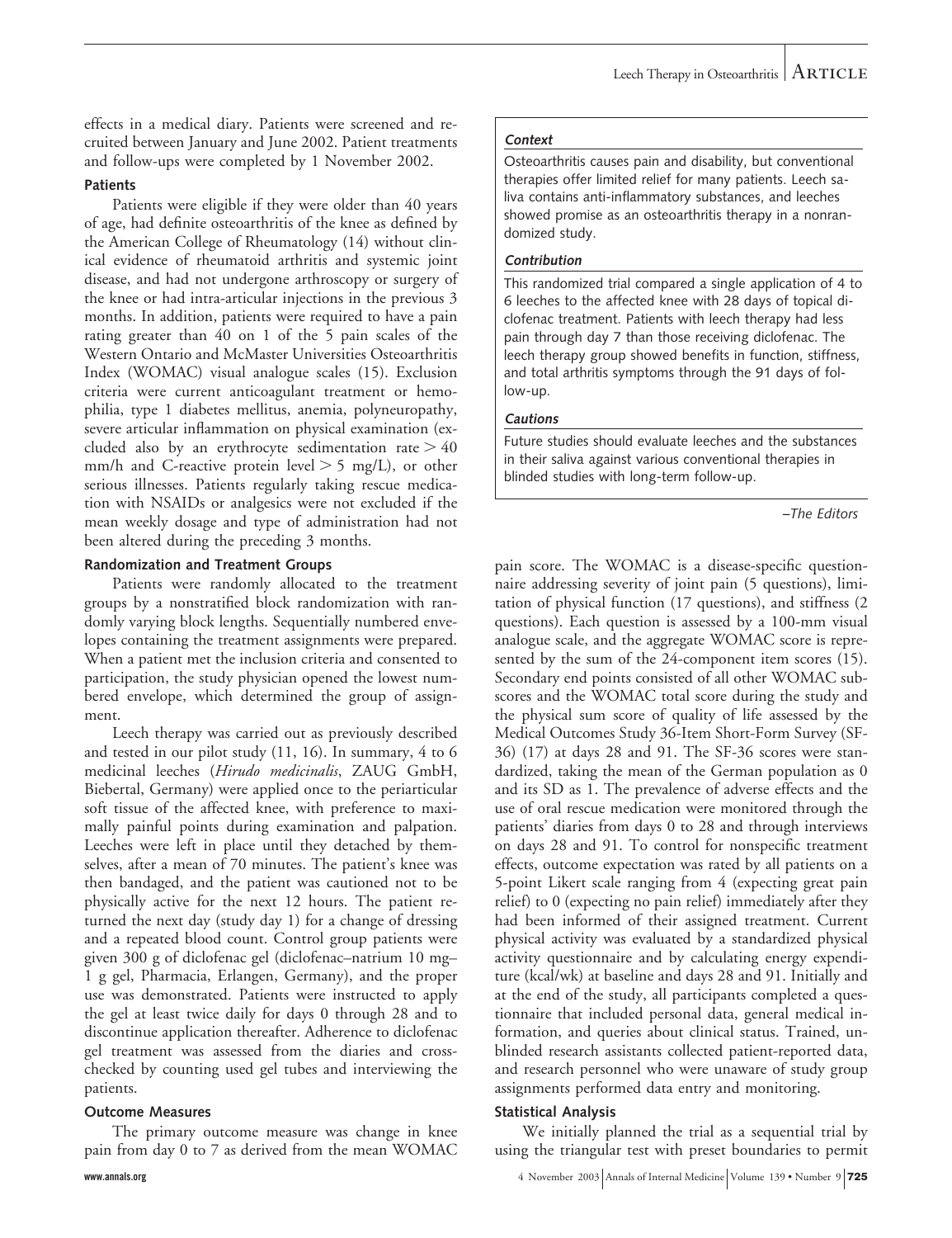# Article Leech Therapy in Osteoarthritis

termination of the trial if the efficacy or inefficacy of leech therapy was established or if there was evidence of no difference in outcome between the 2 treatment groups (18). According to the test design with preplanned repeated data evaluations, the trial was designed to be terminated when the path of the *t* statistic, measuring imbalance between the outcome for the 2 randomized groups, crossed 1 of the preset termination boundaries (efficacy, inefficacy, or no difference in outcome) of the sequential design. In the triangular test, design blinding of the data evaluation is not feasible.

A between-group difference of 0.625 SD on the WOMAC pain scale was the anticipated effect size, and the minimum statistical power was fixed at 80%. With these assumptions, we expected to enroll approximately 60 patients to detect the above-mentioned difference with a 2-sided type I error of 5%. Data were evaluated weekly on the basis of a recruitment rate of 3 to 4 patients each week. Unexpectedly, the efficacy boundary of the sequential design was crossed early when 21 patients had been evaluated at day 7; thus, within the triangular study design, the primary study hypothesis that leeches are more efficacious than topical diclofenac was accepted  $(P = 0.004)$ . The study review board stopped recruitment according to the protocol. At that time, 30 more patients were already included or on the waiting list for study inclusion. The study review board decided to follow these 30 patients to completion. Otherwise, the sample size would have been too small to detect any other group differences with the secondary end points.

Thus, we were compelled to change our preplanned data analysis. Instead of applying a triangle test, we fitted general repeated-measurement analyses of variance to the WOMAC scores. In detail, we modeled a day-to-group interaction as an 8-level factor and assumed an exponential correlation function (19). Missing WOMAC scores were

|  | Table 1. Baseline Characteristics of Study Patients* |  |  |
|--|------------------------------------------------------|--|--|
|  |                                                      |  |  |

| Characteristic                       | Leech<br>Therapy<br>$(n = 24)$ | Topical<br><b>Diclofenac</b><br>$(n = 27)$ |
|--------------------------------------|--------------------------------|--------------------------------------------|
| Age, y                               | $62.5 \pm 10.2$                | $65.5 \pm 6.7$                             |
| Sex, n                               |                                |                                            |
| Men                                  | 9                              | 9                                          |
| Women                                | 15                             | 18                                         |
| Previous regular NSAID intake, n (%) | 19 (79)                        | 23 (85)                                    |
| Duration of knee osteoarthritis, y   | $10.1 \pm 8.9$                 | $10.3 \pm 8.4$                             |
| Previous arthroscopy, $n$ (%)        | 15(63)                         | 15(56)                                     |
| Body mass index, $kg/m^2$            | $27.6 \pm 3.7$                 | $27.1 \pm 3.7$                             |
| Weight, kg                           | $80.7 \pm 13.6$                | $79.8 \pm 13.2$                            |
| WOMAC pain score                     | $53.0 \pm 13.7$                | $51.5 \pm 16.8$                            |
| <b>WOMAC</b> function score          | $58.7 \pm 14.2$                | $51.9 \pm 15.4$                            |
| <b>WOMAC</b> stiffness score         | $63.3 \pm 19.0$                | $48.6 \pm 22.2$                            |
| <b>WOMAC</b> total score             | $57.5 \pm 12.5$                | $51.9 \pm 14.9$                            |
| SF-36 physical quality-of-life score | $282 \pm 88.0$                 | $311 \pm 88.0$                             |

\* Values with plus/minus signs are expressed as means  $\pm$  SD. NSAID = nonsteroidal anti-inflammatory drug; SF-36 = Medical Outcomes Study 36-Item Short-Form Survey; WOMAC = Western Ontario and McMaster Universities Osteoarthritis Index.

*Figure.* **Western Ontario and McMaster Universities Osteoarthritis Index (WOMAC) pain score.**



Mean course of the WOMAC pain score in both groups in the study course (means [+SD] are based on raw [not imputed] data; *P* values were calculated from repeated-measurement analysis of variance). Complete WOMAC patient data in the leech therapy and topical diclofenac treatment group were available for 24 and 26 patients, respectively (day 7); 24 and 24 patients, respectively (day 28); and 23 and 23 patients, respectively (day 91).

multiply imputed following the suggestions of Rubin (20). In detail, we used the Monte Carlo Markov chain method of SAS software, version 8.02 (SAS Institute, Inc., Cary, North Carolina), and imputed missing values for each treatment group separately. In total, we created 20 multiple imputed data sets and analyzed them with the SAS MIANALYZE procedure.

All statistical analyses were based on all randomly assigned patients, including patients who dropped out for nonadherence to the treatment or withdrew for other reasons (intention-to-treat sample). All tests were 2-sided, and *P* values less than 0.05 were considered to be statistically significant.

Subsequent analyses on the WOMAC pain score were done to adjust for the effects of possibly confounding variables: outcome expectation, use of rescue medication, and WOMAC scores at baseline. We included these variables as covariates in the analyses of variance and estimated the group differences in the presence of these factors.

#### **Role of the Funding Source**

The funding source had a role in the design and conduct of the study but not in the interpretation of data or in the decision to submit the manuscript for publication.

#### **RESULTS**

Of 112 patients screened by telephone interview, 61 patients were invited for further assessment. After detailed examination, 51 patients fulfilled all study criteria, agreed to study participation, and underwent randomization. Twenty-four patients were assigned to leech therapy, and 27 patients were assigned to topical diclofenac treatment. One patient (receiving diclofenac) declined to return for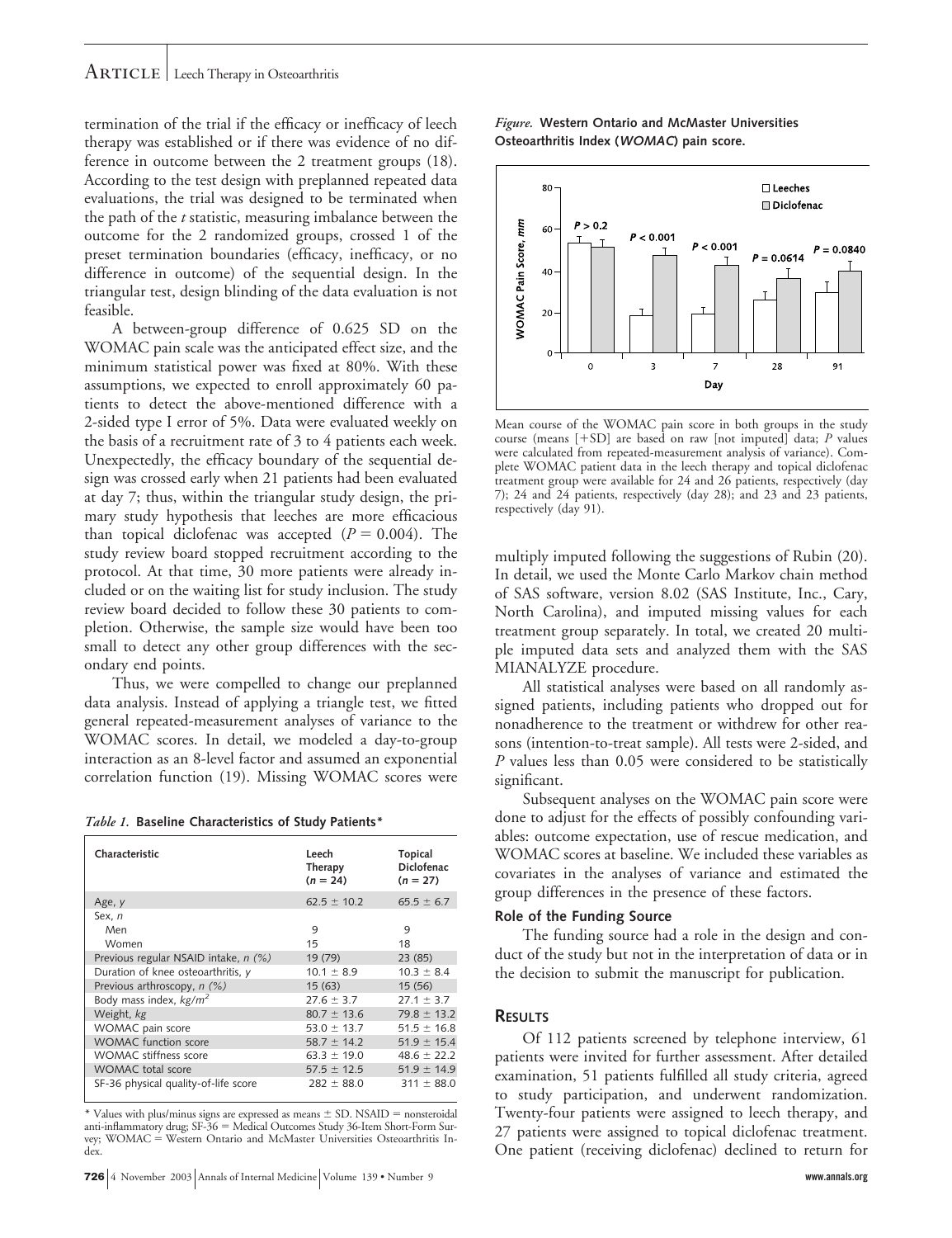| <b>End Point</b>             | Leech Therapy    | <b>Topical Diclofenac</b> | Estimated Difference (95% CI)  | P Value |
|------------------------------|------------------|---------------------------|--------------------------------|---------|
| <b>WOMAC</b> stiffness score |                  |                           |                                |         |
| Day 3                        | $-37.9 \pm 20.9$ | $-4.7 \pm 22.9$           | $-31.0$ ( $-40.5$ to $-21.6$ ) | < 0.001 |
| Day 7                        | $-39.9 \pm 21.6$ | $-7.5 \pm 25.6$           | $-28.3$ ( $-38.9$ to $-17.7$ ) | < 0.001 |
| Day 28                       | $-36.5 \pm 22.4$ | $-5.3 \pm 25.0$           | $-25.9$ ( $-36.8$ to $-14.9$ ) | < 0.001 |
| Day 91                       | $-29.1 \pm 26.1$ | $-9.3 \pm 24.3$           | $-15.4$ ( $-27.1$ to $-3.7$ )  | 0.0099  |
| <b>WOMAC</b> function score  |                  |                           |                                |         |
| Day 3                        | $-33.8 \pm 19.4$ | $-4.6 \pm 14.2$           | $-28.7$ ( $-34.9$ to $-22.4$ ) | < 0.001 |
| Day 7                        | $-35.2 \pm 19.7$ | $-10.4 \pm 16.6$          | $-24.1$ ( $-32.5$ to $-15.7$ ) | < 0.001 |
| Day 28                       | $-30.8 \pm 22.0$ | $-14.4 \pm 19.2$          | $-15.1$ (-25.7 to -4.5)        | 0.0053  |
| Day 91                       | $-28.5 \pm 22.8$ | $-13.4 \pm 21.8$          | $-11.5$ ( $-22.9$ to $-0.2$ )  | 0.0460  |
| <b>WOMAC</b> total score     |                  |                           |                                |         |
| Day 3                        | $-35.0 \pm 16.8$ | $-4.7 \pm 14.2$           | $-30.0$ ( $-36.0$ to $-24.0$ ) | < 0.001 |
| Day 7                        | $-35.7 \pm 17.6$ | $-9.7 \pm 17.4$           | $-25.6$ ( $-33.5$ to $-17.6$ ) | < 0.001 |
| Day 28                       | $-30.8 \pm 19.4$ | $-14.3 \pm 19.9$          | $-15.4$ (-25.3 to -5.6)        | 0.0022  |
| Day 91                       | $-27.2 \pm 21.7$ | $-13.9 \pm 20.9$          | $-11.7$ (-22.3 to -1.0)        | 0.0317  |

*Table 2.* **Group Differences for Change in Western Ontario and McMaster Universities Osteoarthritis Index Scores Compared with Baseline\***

\* Values are means ± SD. Means indicate mean changes from baseline based on raw data; because of multiple imputations of missing values, the estimated difference is not equal to the difference of means. WOMAC = Western Ontario and McMaster Universities Osteoarthritis Index.

further visits to the study center and withdrew from the study immediately at day 1. Two more patients in the diclofenac group withdrew from the study after day 7 because of persisting symptoms. One patient in each group dropped out before the last study visit (day 91) because they received unallowed co-interventions after day 28.

**Table 1** shows the baseline demographic and clinical characteristics of the study patients. Treatment groups were similar with the exception of a higher mean stiffness score in the leech therapy group than in the topical diclofenac group ( $P = 0.017$ ). All patients had radiographically confirmed stage II to III osteoarthritis of the knee according to the classification of Kellgren and Lawrence (21). Forty-two (82%) of all study patients had received regular NSAID or acetaminophen therapy in the last 3 years. Fifteen patients (63%) in the leech group and 19 patients (70%) in the topical diclofenac group were currently having physiotherapy or were exercising quadriceps strengthening on a regular basis. Adherence to diclofenac application was good, with regular application in 24 of the 26 patients analyzed at day 7. One patient did not use diclofenac after the fifth day because of an ongoing local skin reaction.

#### **Outcome Measures**

Leech therapy provided a greater benefit than topical diclofenac in the primary outcome measure, change in knee pain after 1 week. The mean WOMAC pain score  $(\pm SD)$  was reduced from 53.5  $\pm$  13.7 (*n* = 24) to 19.3  $\pm$  12.2 ( $n = 24$ ) at 7 days in the leech therapy group and from 51.5  $\pm$  16.8 (*n* = 27) to 42.4  $\pm$  19.7 (*n* = 26) in the diclofenac group. After multiple imputing of missing values, there was a highly significant estimated between-group difference  $(-23.9 \text{ [CI, } -32.8 \text{ to } -15.1];$  $P < 0.001$ , repeated-measurement analysis of variance). The estimated group difference for pain relief in favor of leech therapy was most pronounced at day  $3$  (-29.5 [CI,  $-36.3$  to  $-22.6$ ;  $P < 0.001$ ) and diminished over time,

with a nonsignificant group difference of  $-9.9$  (CI,  $-20.3$ ) to 0.5;  $P = 0.061$ ) at day 28 and  $-9.4$  (CI,  $-20.0$  to 1.3;  $P = 0.084$ ) at day 91 (**Figure**).

In addition, joint function improved and stiffness decreased rapidly and statistically significantly with leech therapy. These effects were maintained until day 91 and resulted in significant group differences favoring leech therapy, including the WOMAC total score (**Table 2**). The physical dimension of quality of life improved only for the leech therapy group on day 28 (group difference, 0.49 [CI, 0.07 to 0.91];  $P = 0.023$ ; at day 91, these group differences were no longer detectable (difference, 0.13 [CI,  $-0.31$  to 0.56];  $P > 0.2$ ). Calculated physical activity increased nonsignificantly in the leech therapy group compared with the diclofenac group.

No study patient was receiving stable therapy with NSAIDs or analgesics during the study course. **Table 3** shows the type and frequency of rescue medication use in each treatment group. In the first 7 days (that is, before the primary outcome was evaluated), 8 patients in the diclofe-

*Table 3.* **Rescue Medication Use from Days 0 to 28 and Days 29 to 91 in the Treatment Groups\***

| Medication        |                  | Days 0 to 28                 |                  | Days 29 to 91         |  |
|-------------------|------------------|------------------------------|------------------|-----------------------|--|
|                   | Leech<br>Therapy | <b>Topical</b><br>Diclofenac | Leech<br>Therapy | Topical<br>Diclofenac |  |
|                   |                  |                              | n/d              |                       |  |
| <b>Diclofenac</b> | 4/47             | 5/48                         | 4/71             | 5/103                 |  |
| Aspirin           | 0/0              | 2/4                          | 0/0              | 2/16                  |  |
| Ibuprofen         | 2/32             | 3/30                         | 2/93             | 3/74                  |  |
| Acetaminophen     | 1/5              | 0/0                          | 1/18             | 0/0                   |  |
| Meloxicam         | 2/16             | 1/2                          | 2/31             | 1/3                   |  |
| Piroxicam         | 0/0              | 0/0                          | 1/12             | 0/0                   |  |
| Celecoxib         | 0/0              | 1/6                          | 0/0              | 1/10                  |  |
| Rofecoxib         | 0/0              | 1/18                         | 0/0              | 1/38                  |  |
| Total             | 9/100            | 13/108                       | 10/225           | 13/244                |  |

\* Data are number of patients/medication days.

**www.annals.org** 4 November 2003 Annals of Internal Medicine Volume 139 • Number 9 **727**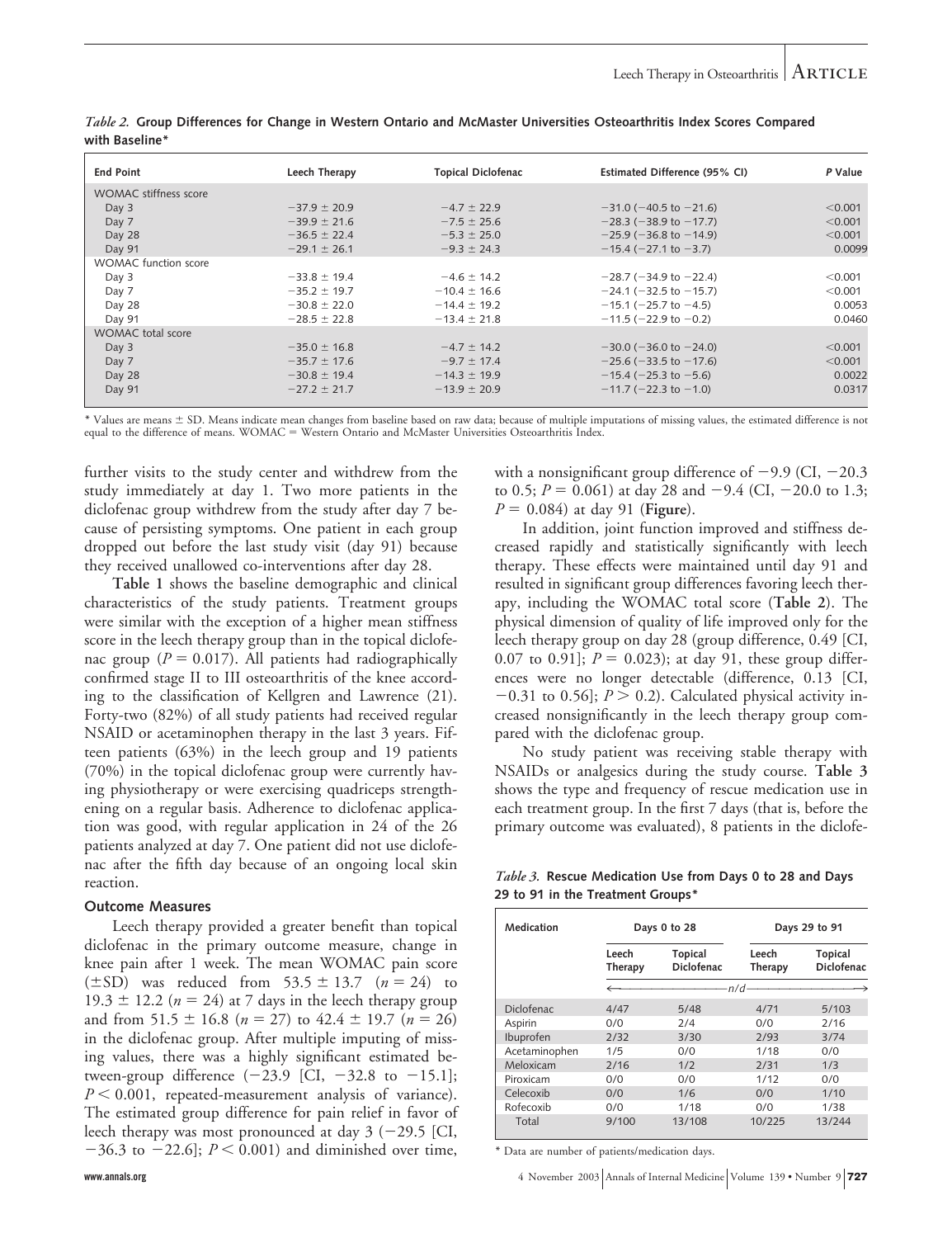# ARTICLE | Leech Therapy in Osteoarthritis

| <b>Adverse Event</b>          | Leech<br>Therapy | Topical<br>Diclofenac |  |
|-------------------------------|------------------|-----------------------|--|
|                               |                  | n                     |  |
| Patients exposed to treatment | 24               | 26                    |  |
| Local itching                 | 17               |                       |  |
| Local skin reaction           |                  |                       |  |
| <b>Dizziness</b>              |                  |                       |  |
| Abdominal pain                | ∩                |                       |  |
| Prolonged oozing              |                  |                       |  |
| Local burning sensation       | $\mathcal{P}$    |                       |  |
| Prickling                     |                  | フ                     |  |

nac group and 6 patients in the leech therapy group took a rescue medication. On average, patients needed rescue medication on less than 1 of every 5 days throughout the study; differences between groups were not statistically significant.

Outcome expectation was slightly higher in the leech therapy group (mean [ $\pm$ SD], 2.4  $\pm$  0.8 vs. 1.9  $\pm$  0.6; *P* = 0.008). Yet after adjustment for outcome expectation, medication use, and other predefined variables, including all WOMAC baseline scores, the group difference between the pain score of the 2 treatment groups remained significant; the trend favored leech therapy at day  $7 (P < 0.001)$ , and pain was still nonsignificantly reduced at day  $28$  (-9.9) [CI,  $-20.3$  to 0.6];  $P = 0.064$ ) and day 91 (-9.3 [CI,  $-20.0$  to 1.4];  $P = 0.087$ .

**Table 4** summarizes the adverse events in the study treatment groups. Neither group experienced serious adverse effects. A common minor adverse effect of leech therapy was mild to moderate itching at the leech bite sites, which lasted for a mean of 4 days. All patients in that group rated pain associated with the leeching procedure as not severe. Twenty-four hours after leeching, the mean hemoglobin level  $(\pm SD)$  decreased from  $8.9 \pm 0.7$ mmol/L to  $8.5 \pm 0.4$  mmol/L ( $P < 0.001$ ), but in no patient did it decrease below 6.8 mmol/L. At the end of the study period, 21 of 23 patients in the leech therapy group stated that they would like to undergo repeated therapy in case of renewed severe joint pain.

#### **DISCUSSION**

Since long-term therapy for osteoarthritis of the knee has limited options and treatment carries substantial risk for serious adverse effects (22), new therapeutic approaches should be considered. Leech therapy, although extensively used for treating pain throughout medical history (9, 23), has never been evaluated in a modern scientific context.

In this randomized, controlled trial, patients with osteoarthritis of the knee who were treated with leech therapy experienced clinically significant improvements in self-perceptions of pain for a limited period. Moreover, a single application of leeches improved functional ability and joint stiffness for at least 3 months.

The observed improvements confirm the results of our pilot study and are most likely attributable to the therapeutic intervention. Slightly higher symptom scores of the patients in the leech therapy group at the outset could have biased the results. Yet, baseline differences were not statistically significant for pain and functional ability, and statistical adjustment for baseline WOMAC scores did not change the overall results.

Different mechanisms may explain the observed effects. First, various pharmacologically active substances besides the thrombin-inhibitor hirudin have been found in leech saliva, such as histamin-like vasodilators, kallikrein and tryptase inhibitors, various other proteinase inhibitors, and anesthetics (24–27). Through the concomitant activity of a further leech saliva component, hyaluronidase (28), these substances might reach deeper tissue zones and possibly the joint space. However, it is not clear whether painrelieving therapy in osteoarthritis needs to affect the cartilage and subchondral bone directly. The various bioactive substances in leech saliva may also be as pharmacologically potent as hirudin and thus exert substantial effects in periarticular tissue and adjacent structures.

Second, nociceptive activation contributes to chronic pain (29). Leech therapy could induce pain relief through antinociceptive effects and counterirritation. However, it is not known to what extent leech bites may induce such mechanisms, and it seems unlikely that reduction of nociceptive input on a single occasion would result in the observed lasting effect, such as improved joint function.

Third, placebo effects might be responsible for the symptomatic benefit. The principal limitation of this study is that the placebo-like effects of this invasive and uncommon treatment cannot be precisely assessed. All invasive treatments of osteoarthritis of the knee are subject to relevant placebo-like effects; for example, in a recent trial, sham arthroscopy was not inferior to arthroscopic debridement and lavage (30). Currently, a sham leech treatment is not available and treatment blinding is not feasible. We assessed outcome expectation to approximate the placebolike effects, but despite higher scores in the leech therapy group, adjustment for the confounding effect of outcome expectation did not change the overall results. Future trials should include treatment groups with other invasive procedures or use genetically modified leeches.

Further study limitations are due to nature of the control treatment. In the present study, leech therapy was compared with 4-week topical diclofenac treatment. Randomized, controlled trials showed the pain-relieving effect of topical diclofenac in knee osteoarthritis (31, 32). Topical NSAIDs in general have been evaluated as an effective but secondary treatment in osteoarthritis (12). In our current study, topical diclofenac was preferred over oral NSAIDs to compare 2 types of local treatment. The mechanisms of topical diclofenac include local accumulation in synovial fluid and periarticular tissue, as well as systemic distribution (33, 34). Compared with leech therapy, the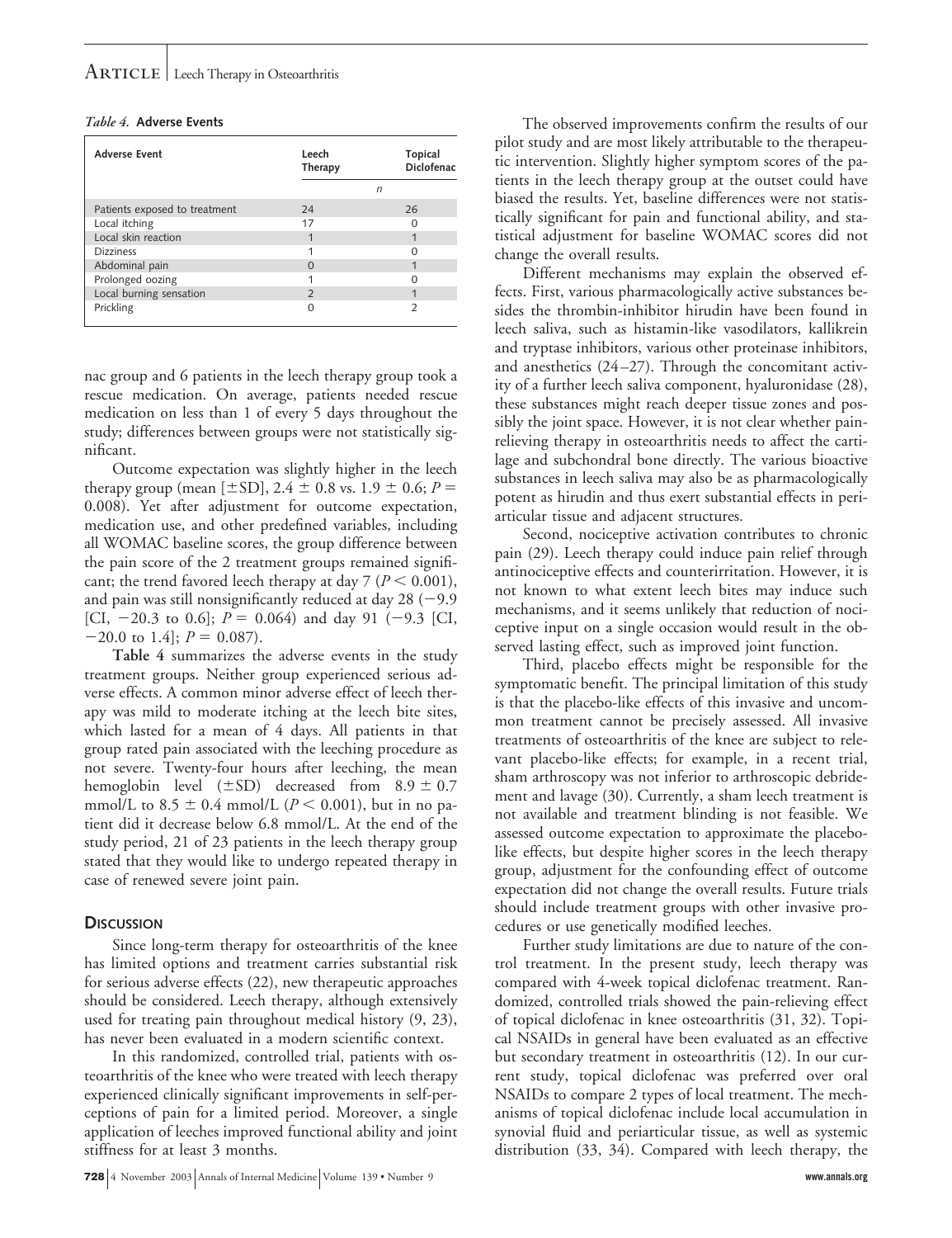observed improvement with topical diclofenac in our study was modest, but the 20% to 25% reduction in pain and disability corresponds to treatment effects seen in previous trials with topical NSAIDs (31, 35). However, leech therapy might be less effective if compared with standard therapies for osteoarthritis pain, such as intra-articular steroids or oral NSAIDs, and its superiority compared with these treatments remains to be evaluated.

We do not know whether our findings may be generalized to all patients with knee osteoarthritis. Age and sex ratio of the study sample are typical for patients with knee osteoarthritis. A selection bias might be introduced by the fact that patients who agree to participate in a leech therapy study may have had high treatment expectations and thus be more susceptible to a placebo effect than the general patient population with osteoarthritis of the knee.

Finally, this study may not have been long or large enough to exactly assess the clinical value and long-term effect of leech therapy. Pain reduction diminished within 4 weeks, but the beneficial effects on joint function and stiffness persisted until the end of the 3-month study period. Because of the sequential design of the study and the clear effect of leech therapy on the primary outcome, the resulting study groups were rather small for the analysis of secondary outcomes. Day-to-day symptom variation may be considerable in patients with osteoarthritis, pointing also to the need for larger study groups in future trials. In our pilot study, the pain-relieving effect of leech therapy was more pronounced after 4 weeks than after 1 week. Nonrandomization could have biased the results of the pilot study in favor of leech therapy, but these patients were also treated actively with physiotherapy. This possibly supported the treatment effect (11).

Our present data suggest that re-treatments will be necessary for leech therapy to become clinically valuable in the long-term management of osteoarthritis of the knee. According to empirical reports, re-treatments are well tolerated and effective (9). From our experiences, costs may be estimated at \$70 per treatment; however, the cost–benefit ratio must be precisely assessed in long-term trials.

Leech therapy, as applied in this study, was safe and well tolerated. As expected, a slight but clinically nonrelevant decrease in hemoglobin level was seen after leeching. In 1 patient, the wound oozed for 12 hours, but this did not result in relevant blood loss as controlled by blood count. Yet, the safety of leech therapy with regard to the blood-letting effects has to be further evaluated. A common minor side effect with leech therapy was local itching in more than 70% of treated participants; patients should be informed about this frequent adverse effect. Theoretically, leech therapy carries an infection risk because of the physiologic colonization of *Hirudo medicinalis* with the bacterium *Aeromonas hydrophila* (36). Cases of infection and septicemia with *A. hydrophila* have been reported when leeches were applied in severely ill patients or to malperfused tissue in reconstructive and plastic surgery (8, 37,

38). So far, there are no reported cases of *Aeromonas* infection when leeches were applied for treating osteoarthritis or local pain syndromes.

In summary, traditional leech therapy seems to be an effective symptomatic treatment for osteoarthritis of the knee. However, because only subjective, patient-reported end points were evaluated and the patients were not blinded to the intervention, we emphasize the preliminary nature of this study. The effectiveness and safety of this treatment, especially when applied repeatedly, should be further evaluated in larger randomized studies. In addition, the active compounds in leech saliva and their local release (that is, in the synovial fluid) deserve further study. Currently, no pharmacologic agent has similar lasting effects after a single local administration. Further research into the anti-inflammatory compounds of leech saliva could lead to the development of new effective substances for treating osteoarthritis.

From the Kliniken Essen-Mitte, Academic Teaching Hospital of the University of Duisburg-Essen, Karl and Veronica Carstens Foundation, and Institute for Medical Informatics, Biometry and Epidemiology, University of Duisburg-Essen, Essen, Germany.

**Grant Support:** By a research grant from the Karl and Veronica Carstens Foundation, Essen, Germany.

**Potential Financial Conflicts of Interest:** None disclosed.

**Requests for Single Reprints:** Gustav J. Dobos, MD, Kliniken Essen-Mitte, Department of Internal Medicine V, Am Deimelsberg 34 a, 45276 Essen, Germany; e-mail, gustav.dobos@uni-essen.de.

Current author addresses and author contributions are available at www .annals.org.

#### **References**

1. **Adams SL.** The medicinal leech. A page from the annelids of internal medicine. Ann Intern Med. 1988;109:399-405. [PMID: 3044211]

2. **Fields WS.** The history of leeching and hirudin. Haemostasis. 1991;21 Suppl 1:3-10. [PMID: 1894194]

3. **Guthrie DA.** A History of Medicine. Philadelphia: JB Lippincott; 1946.

4. **Giacometti L.** Leeching in the twentieth century. Am J Cardiol. 1987;60: 1128-31. [PMID: 3314461]

5. **Markwardt F.** The development of hirudin as an antithrombotic drug. Thromb Res. 1994;74:1-23. [PMID: 8029805]

6. **Markwardt F.** Hirudin as alternative anticoagulant—a historical review. Semin Thromb Hemost. 2002;28:405-14. [PMID: 12420235]

7. **Dabb RW, Malone JM, Leverett LC.** The use of medicinal leeches in the salvage of flaps with venous congestion. Ann Plast Surg. 1992;29:250-6. [PMID: 1524375]

8. **Weinfeld AB, Yuksel E, Boutros S, Gura DH, Akyurek M, Friedman JD.** Clinical and scientific considerations in leech therapy for the management of acute venous congestion: an updated review. Ann Plast Surg. 2000;45:207-12. [PMID: 10949353]

9. Müller IW. Handbuch der Blutegeltherapie: Theorie und Praxis. Stuttgart: Haug; 2000.

10. **Shah S.** Why leeches influence my physical examination. Lancet. 1998;352: 2014-5. [PMID: 9872267]

11. **Michalsen A, Deuse U, Esch T, Dobos G, Moebus S.** Effect of leeches

**www.annals.org** 4 November 2003 Annals of Internal Medicine Volume 139 • Number 9 **729**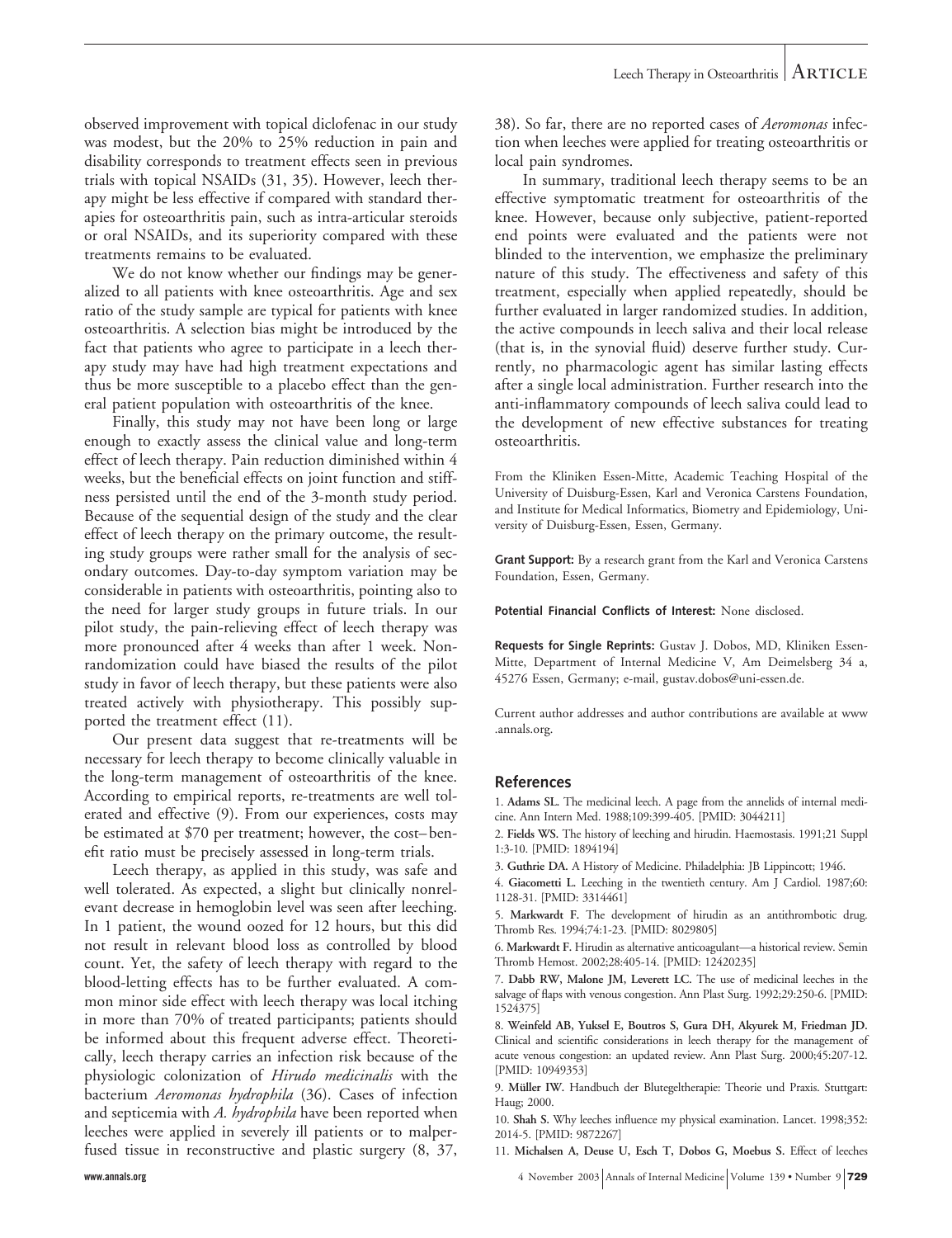# ARTICLE | Leech Therapy in Osteoarthritis

therapy (*Hirudo medicinalis*) in painful osteoarthritis of the knee: a pilot study [Letter]. Ann Rheum Dis. 2001;60:986. [PMID: 11589179]

12. Moore RA, Tramèr MR, Carroll D, Wiffen PJ, McQuay HJ. Quantitative systematic review of topically applied non-steroidal anti-inflammatory drugs. BMJ. 1998;316:333-8. [PMID: 9487165]

13. **Pendleton A, Arden N, Dougados M, Doherty M, Bannwarth B, Bijlsma JW, et al.** EULAR recommendations for the management of knee osteoarthritis: report of a task force of the Standing Committee for International Clinical Studies Including Therapeutic Trials (ESCISIT). Ann Rheum Dis. 2000;59:936-44. [PMID: 11087696]

14. **Altman R, Asch E, Bloch D, Bole G, Borenstein D, Brandt K, et al.** Development of criteria for the classification and reporting of osteoarthritis. Classification of osteoarthritis of the knee. Diagnostic and Therapeutic Criteria Committee of the American Rheumatism Association. Arthritis Rheum. 1986;29: 1039-49. [PMID: 3741515]

15. **Bellamy N, Buchanan WW, Goldsmith CH, Campbell J, Stitt LW.** Validation study of WOMAC: a health status instrument for measuring clinically important patient relevant outcomes to antirheumatic drug therapy in patients with osteoarthritis of the hip or knee. J Rheumatol. 1988;15:1833-40. [PMID: 3068365]

16. **Michalsen A, Moebus S, Spahn G, Esch T, Langhorst J, Dobos GJ.** Leech therapy for symptomatic treatment of knee osteoarthritis: results and implications of a pilot study. Altern Ther Health Med. 2002;8:84-8. [PMID: 12233807]

17. **Ware JE Jr, Sherbourne CD.** The MOS 36-item short-form health survey (SF-36). I. Conceptual framework and item selection. Med Care. 1992;30:473- 83. [PMID: 1593914]

18. **Whitehead J.** The Design and Analysis of Sequential Clinical Trials. 2nd ed. Chichester, United Kingdom: Ellis Horwood; 1999.

19. **Diggle PJ, Liang KY, Zeger SL.** Analysis of Longitudinal Data, Oxford: Oxford Univ Pr; 1994.

20. **Rubin DB.** Multiple Imputation for Nonresponse in Surveys. New York: John Wiley; 1987.

21. **Kellgren JA, Lawrence JS.** Atlas of Standard Radiographs: Epidemiology of Rheumatic Diseases. Oxford: Oxford Univ Pr; 1993.

22. **Wolfe MM, Lichtenstein DR, Singh G.** Gastrointestinal toxicity of nonsteroidal antiinflammatory drugs. N Engl J Med. 1999;340:1888-99. [PMID: 10369853]

23. **Sawyer RT.** Leech Biology and Behaviour. Oxford: Oxford Univ Pr; 1986.

24. **Baskova IP, Khalil S, Nartikova VF, Paskhina TS.** Inhibition of plasma kallikrein. Kininase and kinin-like activities of preparations from the medicinal leeches. Thromb Res. 1992;67:721-30. [PMID: 1440537]

25. **Eldor A, Orevi M, Rigbi M.** The role of the leech in medical therapeutics. Blood Rev. 1996;10:201-9. [PMID: 9012916]

26. Rigbi M, Levy H, Iraqi F, Teitelbaum M, Orevi M, Alajoutsijärvi A, et al. The saliva of the medicinal leech Hirudo medicinalis—I. Biochemical characterization of the high molecular weight fraction. Comp Biochem Physiol B. 1987; 87:567-73. [PMID: 3040329]

27. **Rigbi M, Levy H, Eldor A, Iraqi F, Teitelbaum M, Orevi M, et al.** The saliva of the medicinal leech Hirudo medicinalis—II. Inhibition of platelet aggregation and of leukocyte activity and examination of reputed anaesthetic effects. Comp Biochem Physiol C. 1987;88:95-8. [PMID: 2890494]

28. **Claude A.** Spreading properties and mucolytic activity of leech extracts. Proc Soc Exp Biol Med. 1940;43:684.

29. **Schaible HG, Ebersberger A, Von Banchet GS.** Mechanisms of pain in arthritis. Ann N Y Acad Sci. 2002;966:343-54. [PMID: 12114291]

30. **Moseley JB, O'Malley K, Petersen NJ, Menke TJ, Brody BA, Kuykendall DH, et al.** A controlled trial of arthroscopic surgery for osteoarthritis of the knee. N Engl J Med. 2002;347:81-8. [PMID: 12110735]

31. **Grace D, Rogers J, Skeith K, Anderson K.** Topical diclofenac versus placebo: a double blind, randomized clinical trial in patients with osteoarthritis of the knee. J Rheumatol. 1999;26:2659-63. [PMID: 10606379]

32. Brühlmann P, Michel BA. Topical diclofenac patch in patients with knee osteoarthritis: a randomized, double-blind, controlled clinical trial. Clin Exp Rheumatol. 2003;21:193-8. [PMID: 12747273]

33. **Fowler PD, Dawes PT, John VA, Shotton PA.** Plasma and synovial fluid concentrations of diclofenac sodium and its hydroxylated metabolites during once-daily administration of a 100 mg slow-release formulation. Eur J Clin Pharmacol. 1986;31:469-72. [PMID: 3469101]

34. Radermacher J, Jentsch D, Scholl MA, Lustinetz T, Frölich JC. Diclofenac concentrations in synovial fluid and plasma after cutaneous application in inflammatory and degenerative joint disease. Br J Clin Pharmacol. 1991;31:537-41. [PMID: 1888621]

35. **van Haselen RA, Fisher PA.** A randomized controlled trial comparing topical piroxicam gel with a homeopathic gel in osteoarthritis of the knee. Rheumatology (Oxford). 2000;39:714-9. [PMID: 10908688]

36. **Mackay DR, Manders EK, Saggers GC, Banducci DR, Prinsloo J, Klugman K.** Aeromonas species isolated from medicinal leeches. Ann Plast Surg. 1999;42:275-9. [PMID: 10096618]

37. **Lineaweaver WC.** Aeromonas hydrophila infections following clinical use of medicinal leeches: a review of published cases. Blood Coagul Fibrinolysis. 1991; 2:201-3. [PMID: 1772993]

38. **Lineaweaver WC, Hill MK, Buncke GM, Follansbee S, Buncke HJ, Wong RK, et al.** Aeromonas hydrophila infections following use of medicinal leeches in replantation and flap surgery. Ann Plast Surg. 1992;29:238-44. [PMID: 1524373]